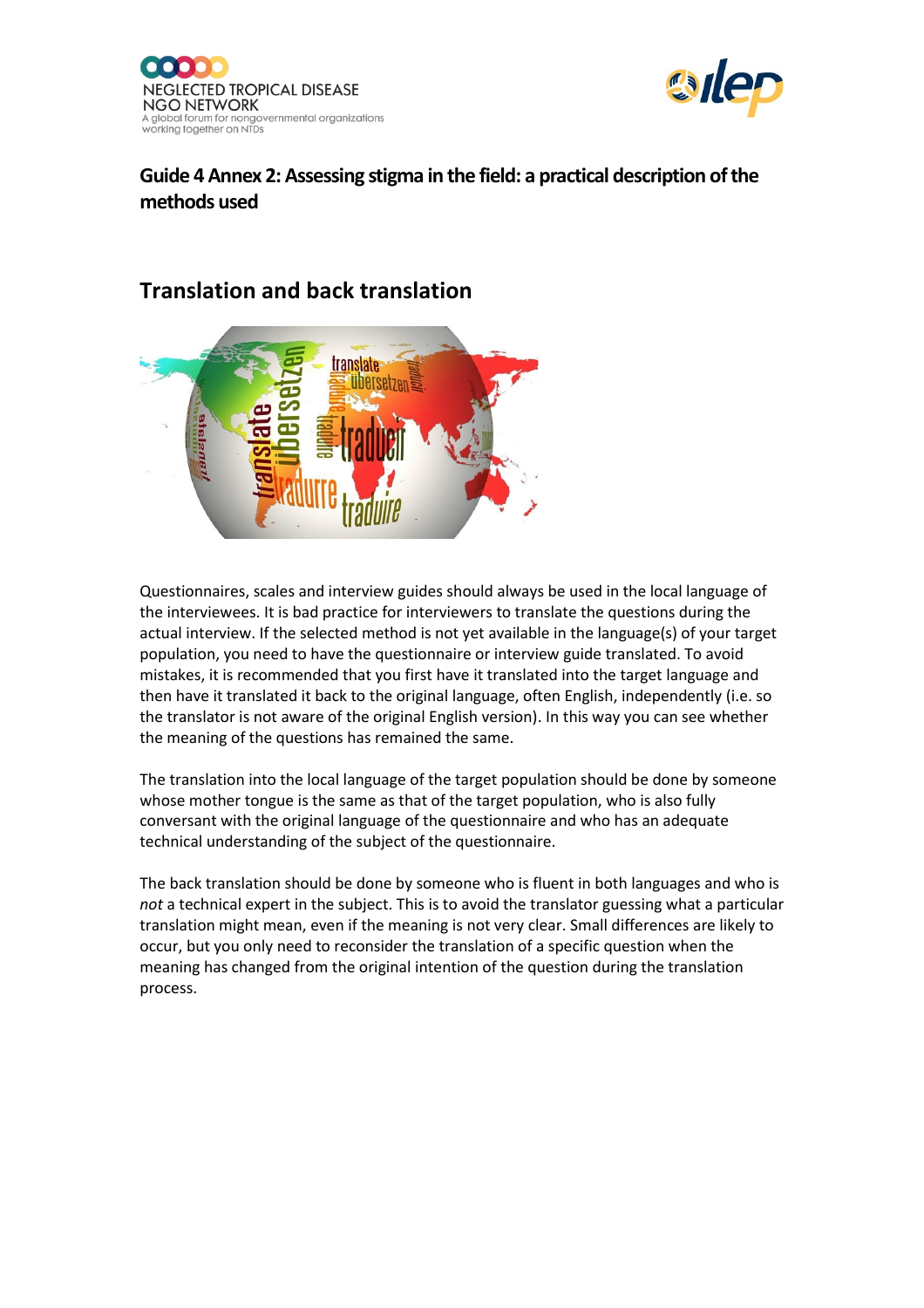



# **Tools you need for recording and analysis**



For recording your quantitative findings, you may need to print the forms and you need pencils or pens to fill in the forms. You may also need to use a computer to make a database or spreadsheet in which you can enter the stigma score(s) and other relevant information on your participants; it can help you calculate the sum scores. The 'Tips' and 'Pay attention!' sections (see *Guide 4 - Annex 4 Questionnaire tables*) often describe if and how you could calculate a sum score. Databases for the various stigma measures may already be available. Please contact InfoNTD to find out [\(www.infontd.org\)](http://www.infontd.org/).

If you use qualitative methods, it is important to record the interview with an audiorecorder. The audio file should then be transcribed prior to analysis. Software is available to make transcribing and data analysis easier.

#### **Selection of people to interview (sample)**

The number of respondents you need depends on the purpose of your assessment.

If you are applying a quantitative method and, for example, want to estimate the level of stigma by getting the percentage of people with negative attitudes (i.e., perceived stigma), you should aim for a random sample of at least 100 respondents from your target population for an accurate estimate. To get a sample that is representative of your target population, you need to make an appropriate selection. This selection needs to resemble your target population as a whole. So, if your target population is half male and half female, and three quarters live in a rural area, you need to try to get the same balance in your selection.

One way to achieve this balance, for example in a household survey, is to select the households in such a way that every household has an equal chance to be included in your selection. If you want to include 100 households in a certain village that consists of 500 households, you randomly choose the first household, for example by throwing dice, and then select every fifth household based on lists of the municipality or another developmental organisation (NGO). If no lists are available, you can also select every fifth house in subsequent streets until you have interviewed a sufficient number of people.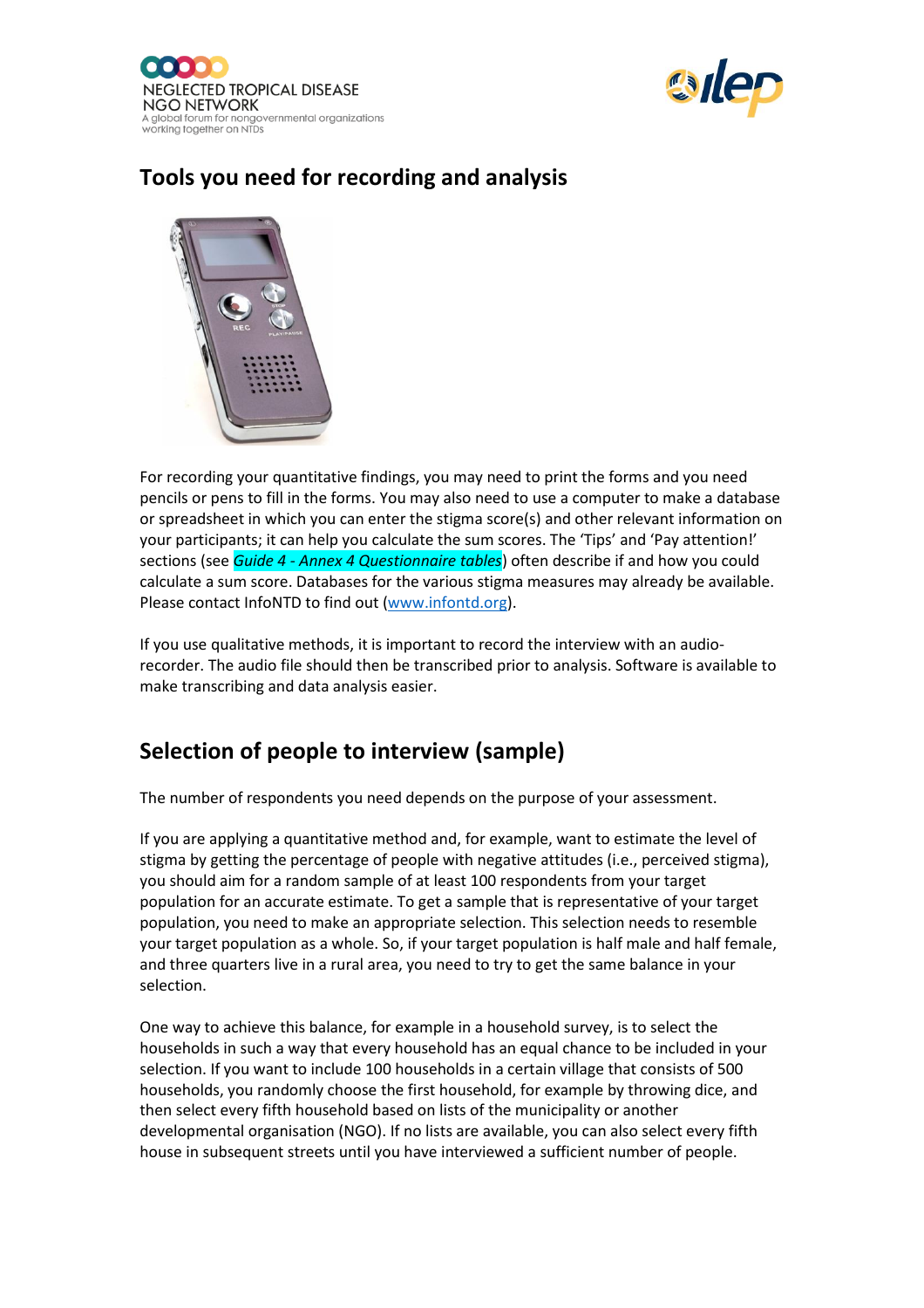



If you are applying a qualitative method, for example to get a thorough understanding of the impact of stigma on the lives of women with a certain stigmatised condition, you should aim to interview people who represent the group you are interested in. You may do this 'purposively' i.e., rather than randomly, you are deliberately choosing people you are interested in. The numbers do not need to be large (as when you are seeking qualitative data with sufficient numbers for strong conclusions to be made, but are seeking for data saturation, meaning that you continue to interview people until no new themes or topics emerge in the interview. Often about 20 to 30 interviews are needed for each population you are interested in.

### **Training**



Photo credit: Silatham Sermrittirong



Photo credit: Alex Jaucot, Damien Foundation

You and your assistants should be familiar with a method as a whole before using it. One way to get familiar with a method is to interview or observe each other using role play. Ask yourself whether you understand the meaning behind the themes and questions. If you are using a questionnaire, check whether the translation and answer options are easy to understand. If they make sense to you, you are more likely to be able to explain the questions to your respondents. Next, get the interviewers to test the questionnaire with a small number of people (see 'Field testing', below). Make sure that they have information about the purpose and the planning of the data collection. It is essential to train your assistants to approach the respondents in an open and non-judgemental way.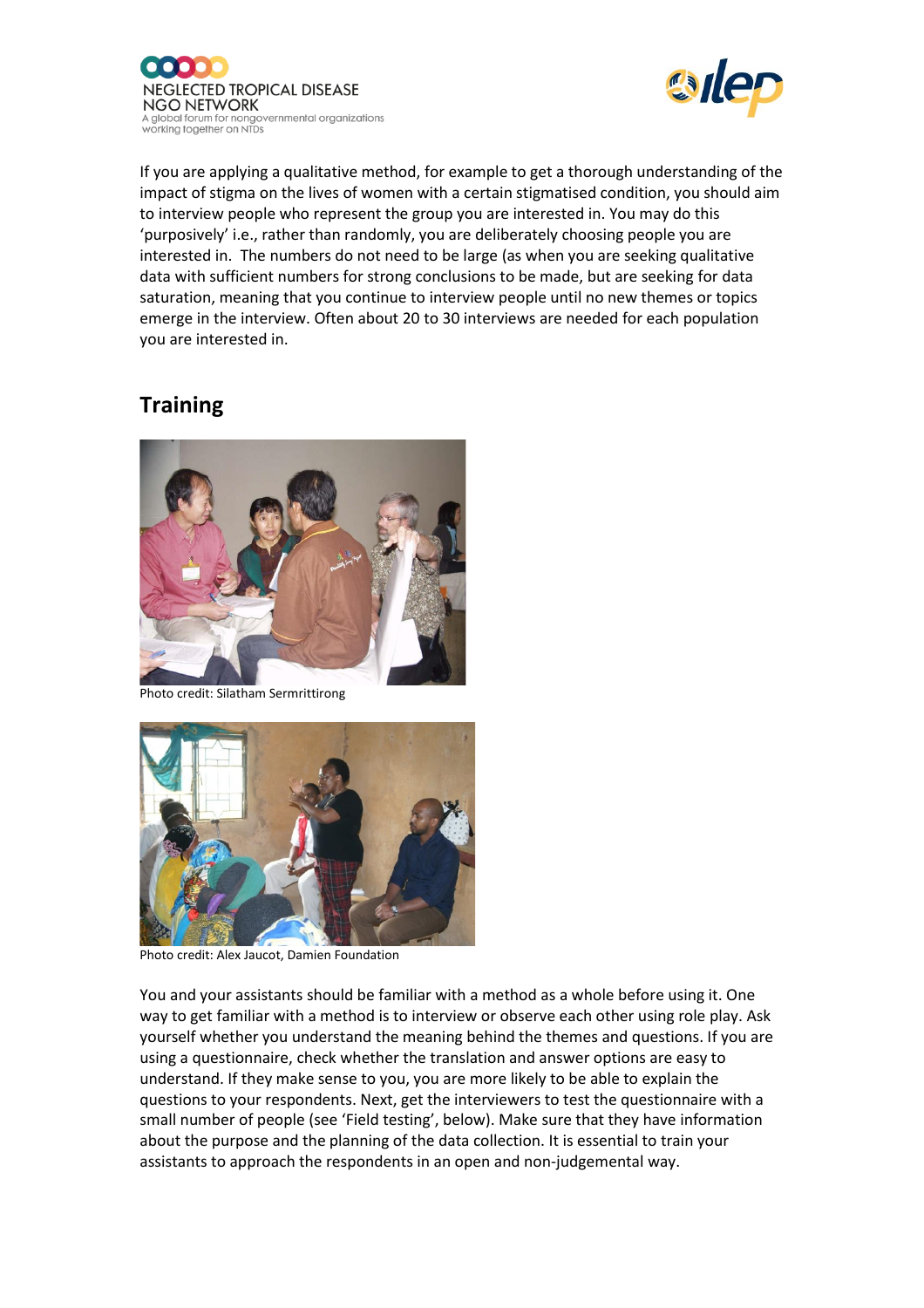



# **Building a relationship with the respondent**



Photo credit: Layla Aerts for Damien Foundation

To get good quality answers or observations, you and your assistants need to build a relationship of trust with the respondents. You should introduce yourself properly and tell the respondent how the interview will take place, how long it will take and why their help is important. If you are conducting a survey or interview, consider the following:

- Does the respondent have enough time to answer all the questions? If not, ask for an appointment on another day.
- Find a place where the respondent feels comfortable and at ease. Preferably, this is a relatively quiet and anonymous location.
- Explain beforehand what will happen with the data after the interview, specifically how confidentiality is ensured.
- Explain beforehand whether an incentive will be given, so that respondents know what to expect.
- Tell the respondent that there are no right or wrong answers. It is important to know what the respondent thinks.
- In some countries or areas, respondents prefer the interviewer to be of the same gender. Make sure that there are both male and female interviewers.
- Give respondents time to answer the questions and do not rush them.
- Tell the respondent that they can end the interview at any time, that they are not obliged to answer questions if they do not feel comfortable answering them and that any treatment or other services they receive won't be affected by their decision.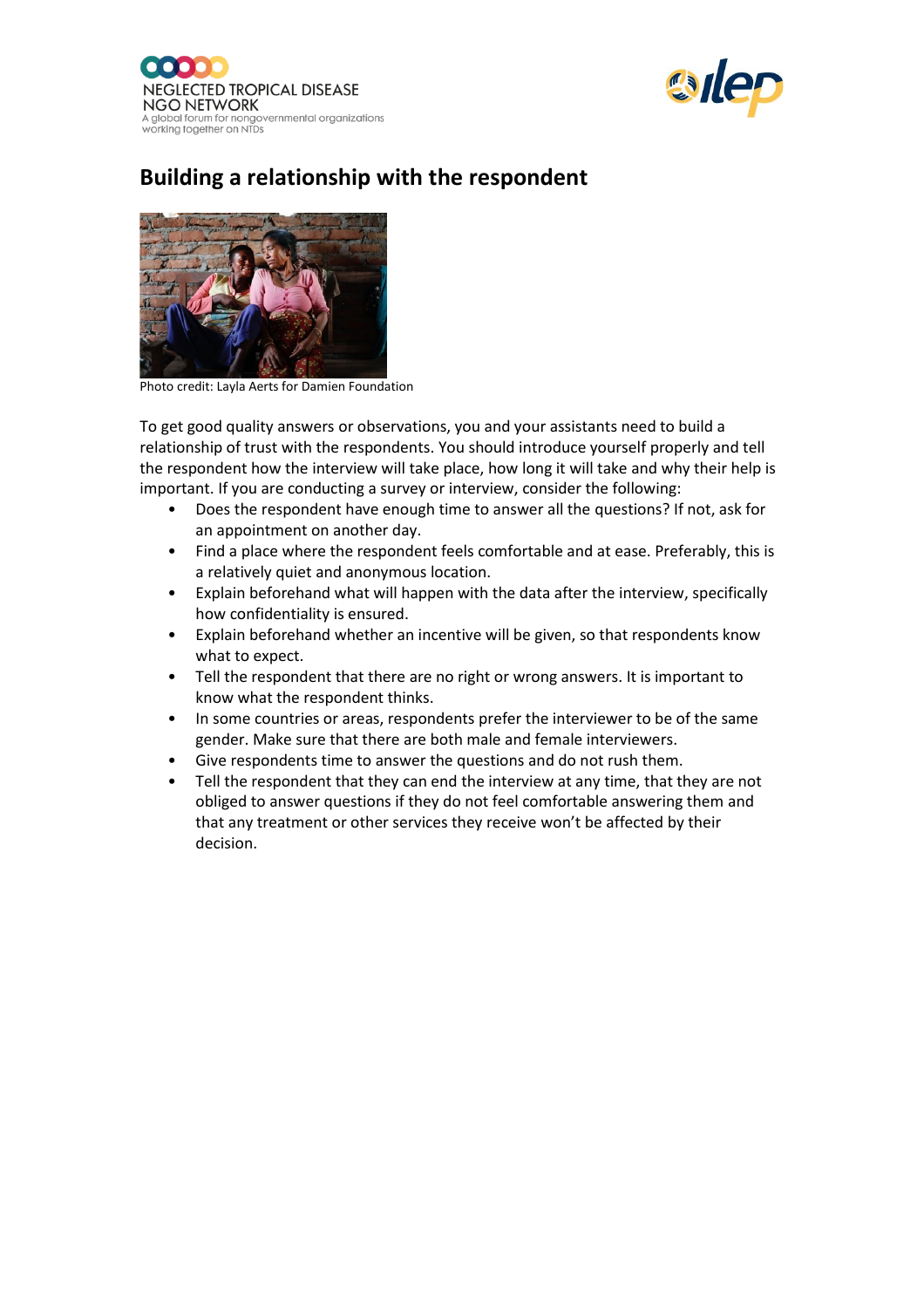



# **Field testing (validation)**



Photo credit: TLM Nepal

Before you start the data collection, you should first test the methods you want to apply. If an instrument has already been validated and used in your country – say, among a different target group – but in the same language, the piloting guidelines below will help to ensure that the instrument works well with your target group. If the instrument has not been validated before or if you plan to use it in a different language, a proper cultural validation should be done to ensure that the instrument actually measures what you expect it to measure. Describing the protocol for this is outside of the scope of this Guide. However, the authors would be happy to advise on this and/or point you to examples of studies that have done this. Kindly contact InfoNTD.org to get in touch with someone appropriate.

#### **Piloting an instrument:**



Photo credit: NLR India

Select a small number of respondents to administer the method to for the first time. It is important to get to know the experience of both the interviewer and the respondent. During this testing phase, you need to keep the following in mind:

- Questions may be interpreted differently in other areas of the country or in a different dialect of the language.
- You need to know whether the respondents of your target population are able to understand the questions correctly. Some words may need to be changed.